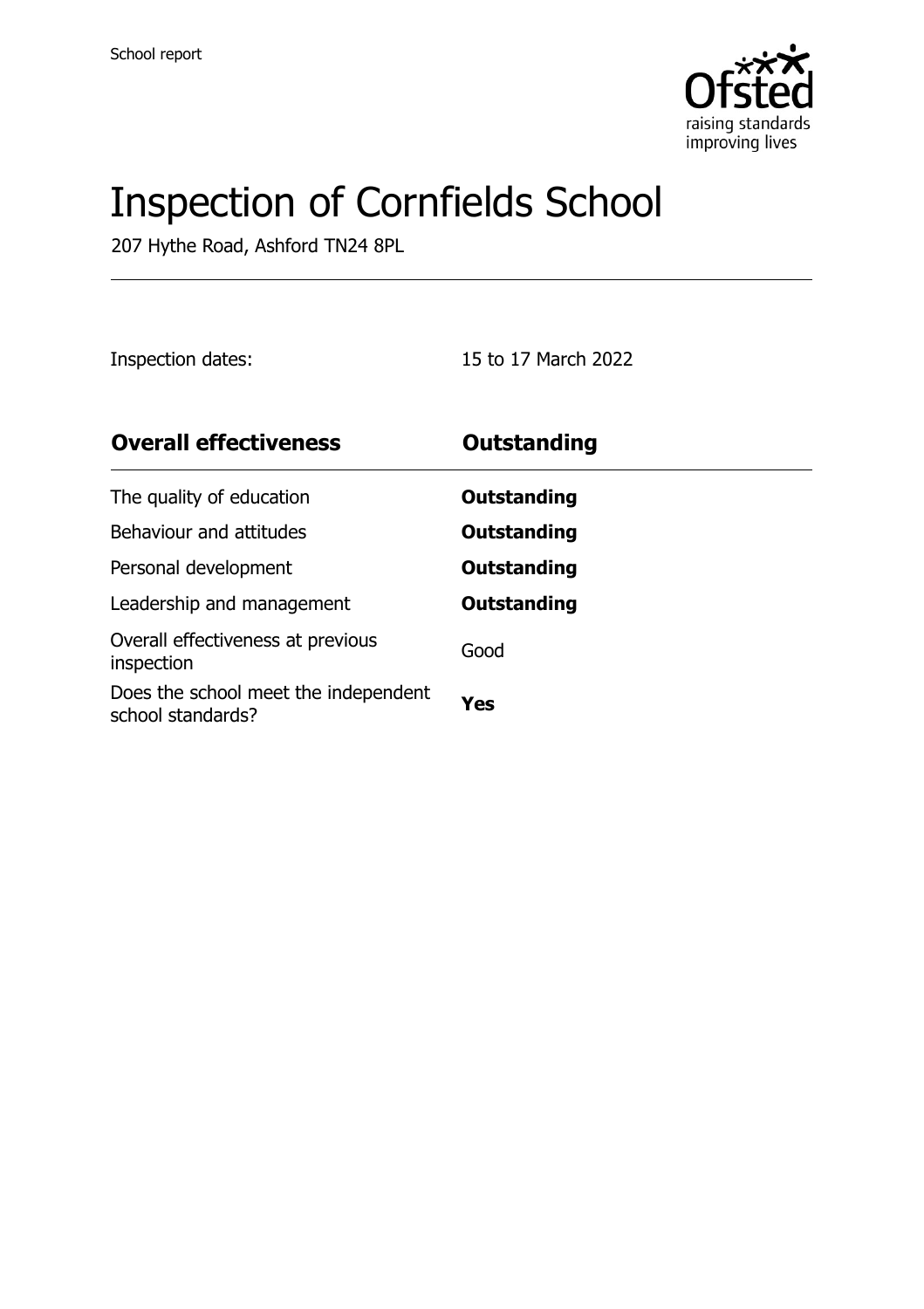

#### **What is it like to attend this school?**

Staff at Cornfields put the school's motto, 'Improving life chances', into practice superbly. Pupils work hard in a calm and friendly environment. They achieve this because staff understand and address their needs exceptionally well. Adults make sure that each pupil gains the knowledge they need to succeed academically. Alongside this, adults teach pupils the personal, social and communication skills that will help them to succeed in the wider world.

Pupils who join the school typically have severe anxiety and often have troubled backgrounds. Many have previously been excluded or missed long periods of their education. Cornfields gives everyone a fresh start. Staff identify pupils' specific needs. Their calm and patient approach helps pupils to minimise their anxieties and manage their behaviours. Consequently, pupils' attendance improves significantly.

Pupils see school as a safe, secure place. They enjoy school and attend very regularly. Pupils develop positive, respectful relationships with adults and form friendships with each other. These are huge achievements. Bullying behaviour is not tolerated.

One parent reflected the views of many when they said, 'My child is now focused on education and has made amazing progress. Seeing my child happy whilst attending school is a wonderful sight.'

#### **What does the school do well and what does it need to do better?**

The school has a highly nurturing ethos which focuses on listening to pupils to identify their needs. Staff identify pupils' starting points expertly. They create learning programmes that are precisely matched to meet pupils' academic, social and emotional needs. Each pupil's curriculum is constantly checked and adapted to ensure that they are benefiting fully from their time in school. This personalised approach gives pupils the confidence that this is the right school for them. Those who have previously struggled to attend school for more than a few minutes at a time soon attend for full days and weeks. Pupils who used to lose control now do so rarely. Several parents told inspectors that this is life changing for their children. One said, 'My son is so much happier since starting here.' Another said, 'My daughter feels understood.'

All pupils who attend Cornfields are taught a range of subjects. Subject plans set out clearly what pupils need to know. Teachers check regularly what pupils have learned and any information pupils are not quite sure of or have forgotten. 'Progress and engagement guides', known as 'PEGs', spend extra time with pupils who need extra help. They break down the learning into manageable parts, making it memorable for pupils. This constant focus on ensuring that pupils understand and learn what they are taught is an exceptionally positive feature of the school. Pupils appreciate the extra time they have to embed their knowledge.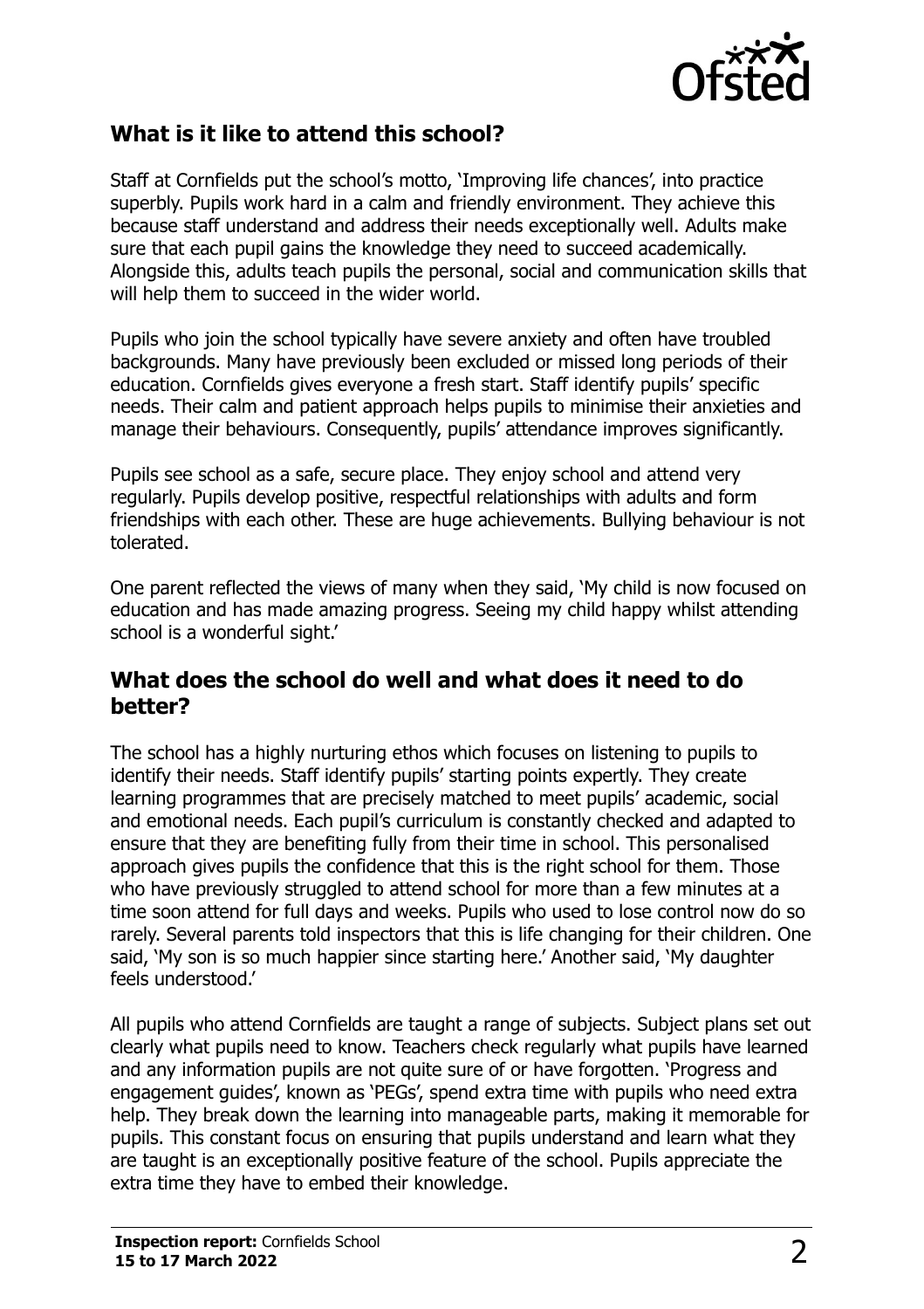

Teachers prioritise teaching pupils to read well. Sometimes pupils cannot read when they join the school. These pupils have regular intensive phonics sessions using an age-appropriate scheme designed to support the needs of pupils with special educational needs and/or disabilities (SEND). Reading sessions boost pupils' knowledge of different phonics sounds. Teachers are well trained in teaching reading. All pupils practise reading aloud regularly so that they gain confidence and become fluent readers. Adults ask skilful questions to make sure that pupils' understanding of what they read improves. Consequently, pupils' reading develops very well.

Leaders focus strongly on developing pupils' social and communication skills. Lessons include opportunities for pupils to listen to others and to learn to express their opinions. For example, class councils decide on charity events and discuss issues in the news. Trips and visits to local attractions and shops build pupils' confidence in the local community.

Leaders make sure that pupils learn how to look after themselves as they get older. For example, all pupils learn first aid. Those that need it also follow courses in personal hygiene and how to tidy their bedrooms. Where possible, leaders find accreditation for such learning. Pupils are proud of the certificates they get because it helps them to see the progress they are making, and they know it will help future employers know what they are capable of.

Pupils at Cornfields are well prepared for their future lives. In addition to typical academic subjects like science and humanities, pupils undertake practical projects based on their interests. One pupil proudly told an inspector about the mathematical formula he used when deciding how to mix up concrete for laying foundations to an outdoor classroom he helped to build. Older pupils find work-experience placements in the local community where they practise independent skills such as getting to work on time and talking to customers.

The chair of the proprietor, who is also the headteacher, ensures that there is effective strategic oversight of the school. The local governing body and strategic governing body support and challenge leaders very effectively. Staff feel very well supported by leaders. They appreciate the daily debriefs where they can share any concerns. Leaders monitor staff's work regularly to make sure that the curriculum is being taught as intended for each pupil. Leaders' attention to detail helps to ensure that pupils who attend Cornfields are successful when they leave.

## **Safeguarding**

The arrangements for safeguarding are effective.

All staff are well trained in safeguarding. Adults spot signs of concern and report them promptly. Leaders are experts in understanding pupils' vulnerabilities and often-traumatic past experiences. They are tenacious at getting extra help from external partners. Safeguarding records are kept meticulously.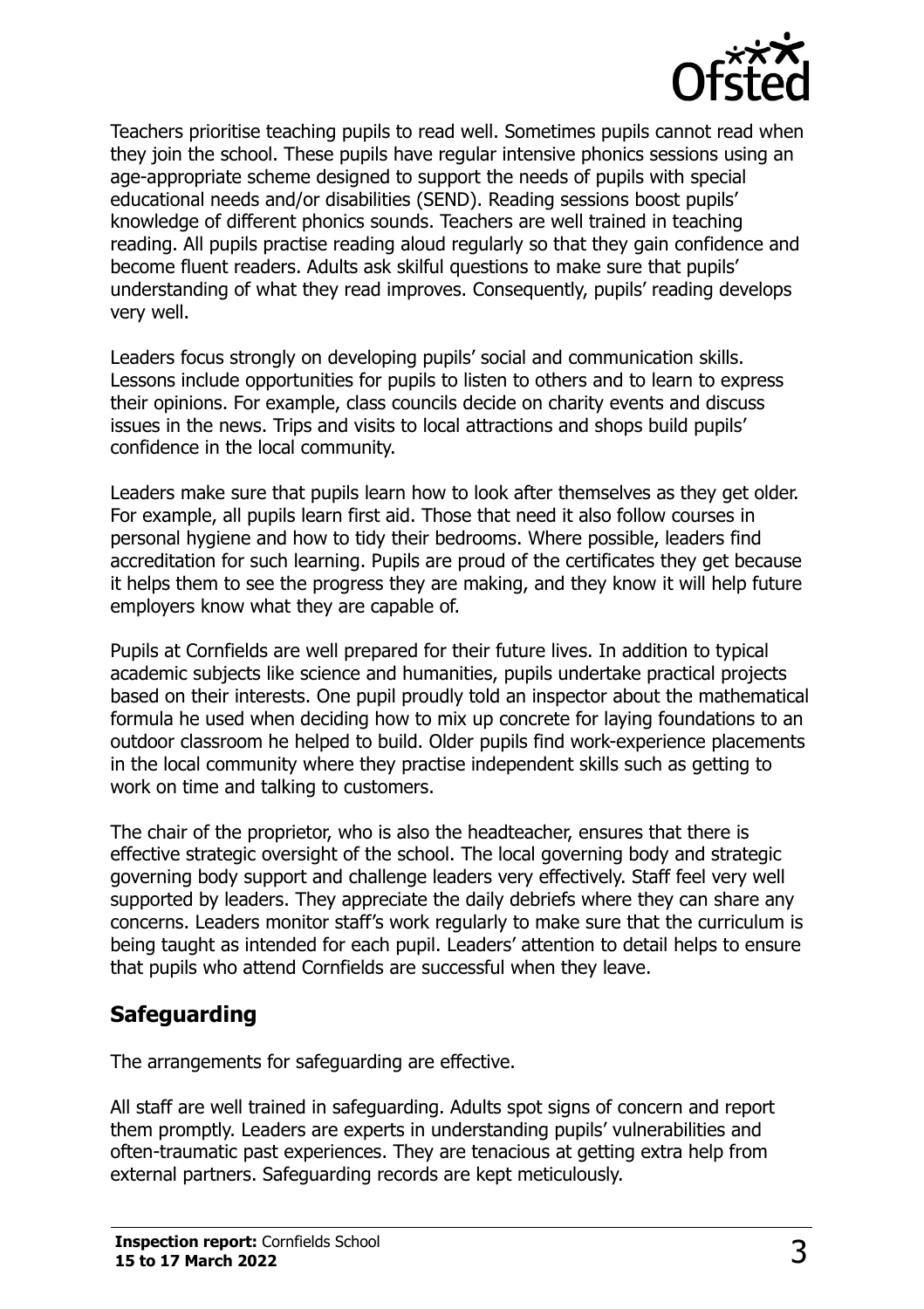

Staff help pupils to feel safe at school and in the community. Pupils receive bespoke and sensitively delivered education around their own personal safety. For example, some are taught how to move out of the way of others when walking along a pathway. All are taught how to stay safe online.

### **How can I feed back my views?**

You can use [Ofsted Parent View](http://parentview.ofsted.gov.uk/) to give Ofsted your opinion on your child's school, or to find out what other parents and carers think. We use information from Ofsted Parent View when deciding which schools to inspect, when to inspect them and as part of their inspection.

The Department for Education has further quidance on how to complain about a school.

If you are the provider and you are not happy with the inspection or the report, you can [complain to Ofsted.](http://www.gov.uk/complain-ofsted-report)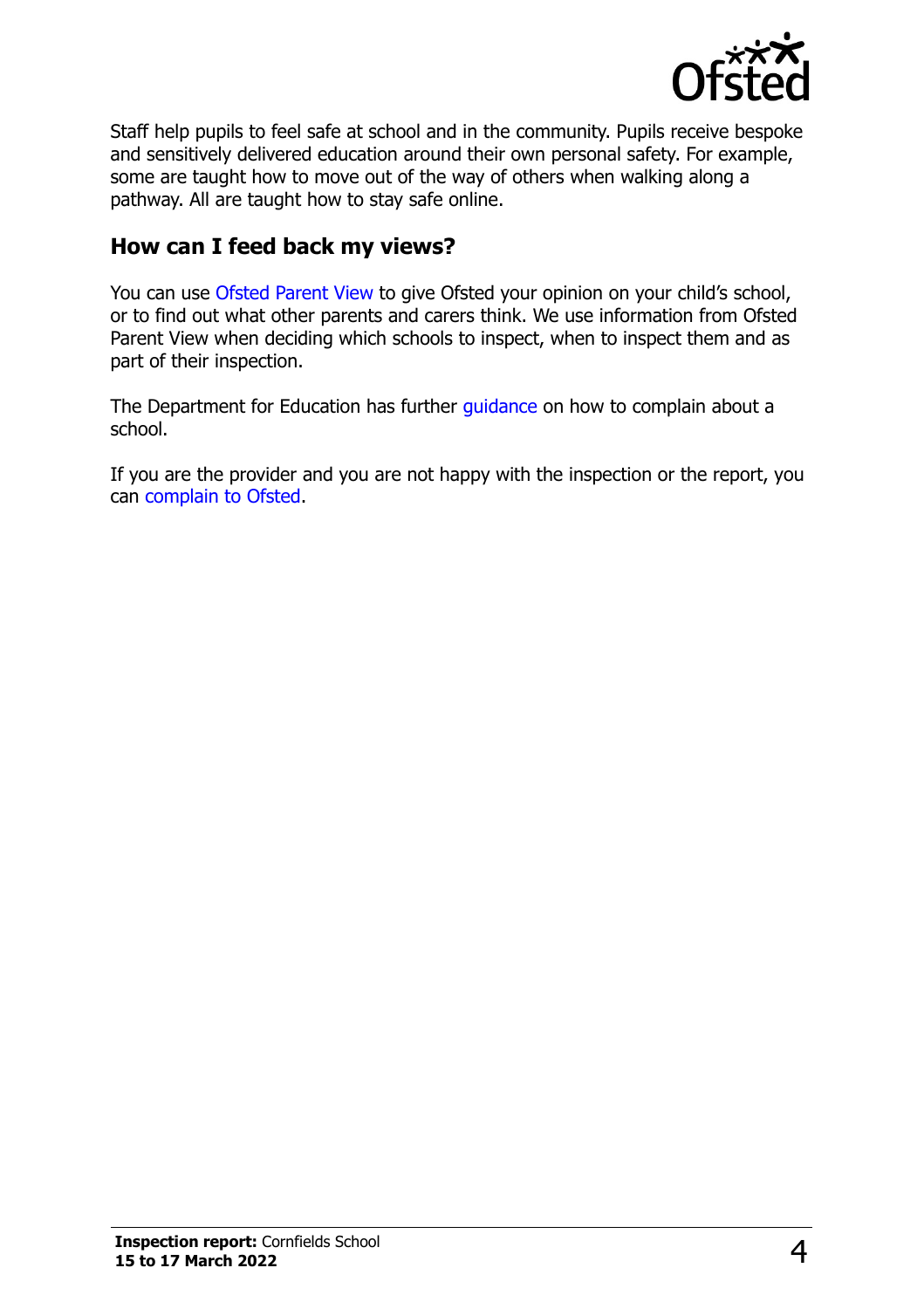

# **School details**

| Unique reference number             | 146521                           |
|-------------------------------------|----------------------------------|
| <b>DfE registration number</b>      | 886/6152                         |
| <b>Local authority</b>              | Kent                             |
| <b>Inspection number</b>            | 10219993                         |
| <b>Type of school</b>               | Other independent special school |
| <b>School category</b>              | Independent school               |
| Age range of pupils                 | 7 to 16                          |
| <b>Gender of pupils</b>             | Mixed                            |
| Number of pupils on the school roll | 50                               |
|                                     |                                  |
| <b>Number of part-time pupils</b>   | <b>None</b>                      |
| <b>Proprietor</b>                   | Keefields Ltd                    |
| <b>Chair</b>                        | Mary McKeeman                    |
| <b>Headteacher</b>                  | Mary McKeeman                    |
| <b>Annual fees (day pupils)</b>     | £37,500                          |
| <b>Telephone number</b>             | 01233 877046                     |
| <b>Website</b>                      | www.cornfields.kent.sch.uk       |
| <b>Email address</b>                | info@cornfields.kent.sch.uk      |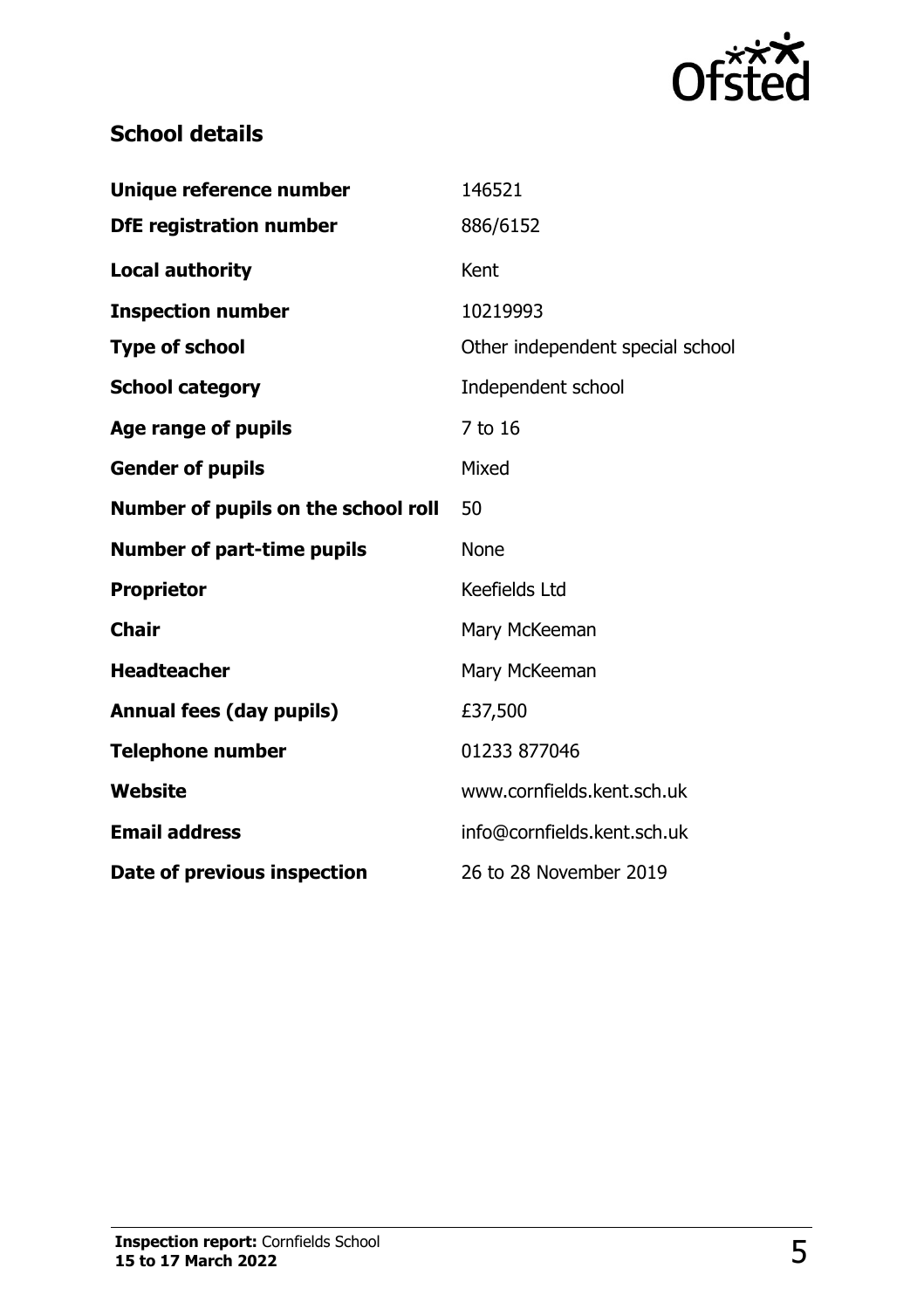

### **Information about this school**

- Cornfields is an independent day special school for pupils aged between seven and 16 years of age.
- **Pupils have a range of SEND, including communication and learning difficulties,** social, emotional and mental health difficulties and autism spectrum disorder. They have often experienced a disrupted education for an extended period of time prior to joining the school.
- **Pupils are placed in the school by several local authorities. Most pupils currently in** the school have been placed by the local authorities of either Kent or Medway. All pupils have an education, health and care plan.
- $\blacksquare$  The school currently uses no alternative provision.
- This was the second standard inspection since the school opened in February 2019. The last standard inspection was in November 2019.

#### **Information about this inspection**

Inspectors carried out this inspection under section 109(1) and (2) of the Education and Skills Act 2008. The purpose of the inspection is to advise the Secretary of State for Education about the school's suitability for continued registration as an independent school.

The school meets the independent school standards. These are the requirements set out in the schedule to the Education (Independent School Standards) Regulations 2014.

This was the first routine inspection the school received since the COVID-19 pandemic began. Inspectors discussed the impact of the pandemic with the school leaders and have taken that into account in their evaluation.

- Inspectors met with the headteacher, the operations manager, the chair of the strategic board of governors and a member of the local governing body. Inspectors also met with a range of subject leaders, including the assistant headteacher and curriculum leader.
- Inspectors carried out deep dives in these subjects: reading, mathematics, and personal, social and health education. For each deep dive inspectors met with subject leaders, looked at curriculum plans, visited a sample of lessons, spoke to teachers, spoke to pupils about their learning and looked at samples of pupils' work.
- Inspectors also spoke to leaders about some other subjects and saw pupils learning in these subjects.
- To inspect safeguarding, inspectors discussed pupils' behaviour and safety with leaders and governors. They observed the everyday work of the school.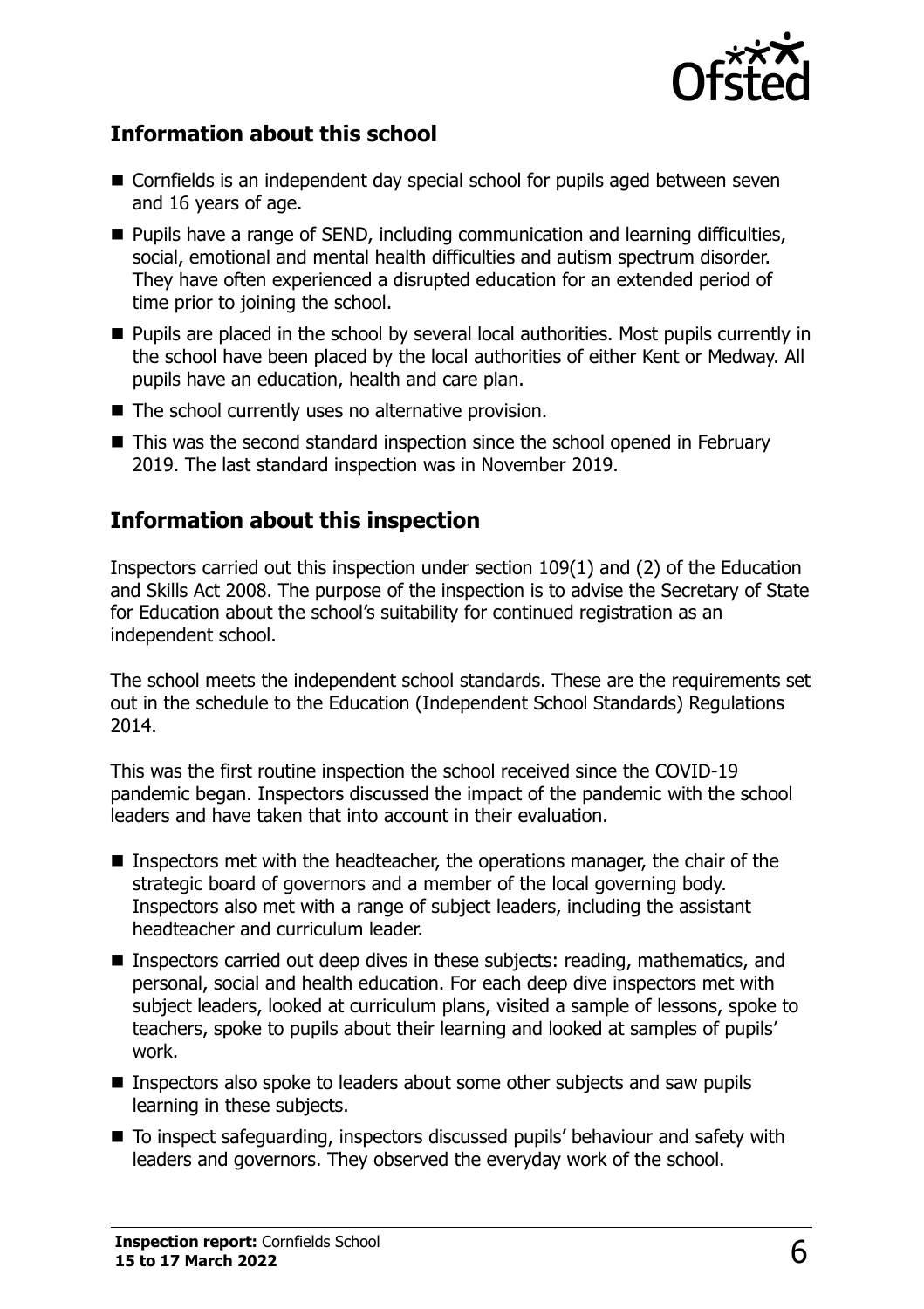

Inspectors checked a range of safeguarding and behaviour records. They checked the single central record of employment checks.

- Inspectors considered the views of pupils, staff and parents by checking responses to the Ofsted surveys. Inspectors also met with some pupils and staff, and held discussions with some parents in person and on the telephone. Inspectors also communicated with members of the Kent and Medway local authorities.
- To inspect the independent school standards, inspectors checked the school site and scrutinised school policies, procedure and practice.

#### **Inspection team**

| Catherine Old, lead inspector | Her Majesty's Inspector |
|-------------------------------|-------------------------|
| Shaun Jarvis                  | Her Majesty's Inspector |